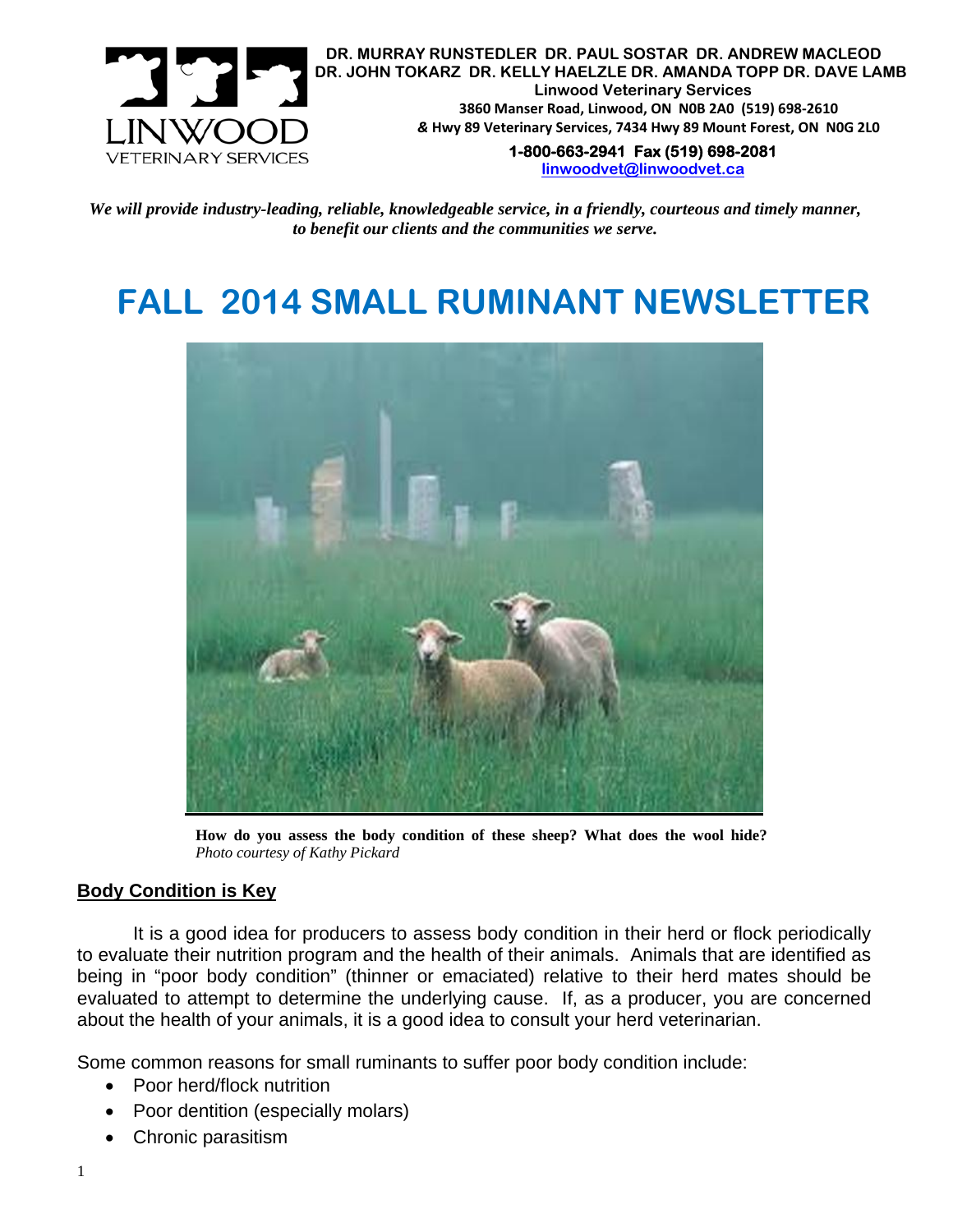- Pregnancy (multiple fetuses)
- Caseous lymphadenitis (CLA)
- Maedi-visna
- Johne's Disease (paratuberculosis)
- Scrapie

## **Nutrition**

It is important to work with a small ruminant nutritionist to help balance available feedstuffs to meet energy demands, protein requirements and vitamins/minerals. Sample of forages and concentrates will be tested and rations will be balanced. If poor body condition appears to be a herd/flock problem, it may be a good idea to talk to a nutritionist and evaluate your ration.

## **Poor Dentition**

Excessive wear of premolars and molar teeth can lead to difficulty in chewing fibrous foods. This is a major cause of weight loss and poor condition in older sheep and goats. Producers may notice older animals dropping large wads of chewed feed, may see feed impaction in the cheeks or see swelling due to overgrown or displaced molars. There is no effective treatment for poor dentition, and affected animals should be culled.

## **Caseous Lymphadenitis (CLA)**

This is a chronic, contagious disease affecting sheep and goats. It is spread between animals in close confinement or indirectly through use of shearing equipment. There are 2 forms of the disease:

- 1) SUPERFICIAL –there is inflammation of surface lymph nodes, especially seen toward the back of the jaw. Infected lymph nodes have an onion-ring appearance and contain yellow-green pus
- 2) VISERAL –this form occurs when there is spread of the disease to deeper lymph nodes or internal organs. It is commonly associated with "thin ewe syndrome." Affected animals perform poorly and often carcasses are condemned at slaughter.

To diagnosis this disease it is possible to culture draining lymph nodes.

Treatment for CLA is unrewarding. It is important to remember NOT to lance/open swollen lymph nodes- this only makes it easier to spread disease to other animals. Instead, try to maintain effective biosecurity: Properly disinfect shearing equipment and handling facilities, inspect and quarantine all new arrivals for at least 2 months, cull affected animals when possible and vaccinate to help prevent new infections. Talk to your veterinarian about the benefits of vaccinating against CLA if you believe your herd or flock has infected animals.

#### **Johne's Disease**

This disease causes emaciation and death in sheep and goats. Kids and lambs are typically infected early in life through exposure to contaminated manure (fecal-oral route), however, infection can also be passed from the dam to her offspring in utero. It usually takes 3- 4 years before infected animals start to show symptoms. These include:

- Chronic weight loss, poor fleece or hair coat
- Bright and alert but may be weak
- NO diarrhea (unlike in cattle)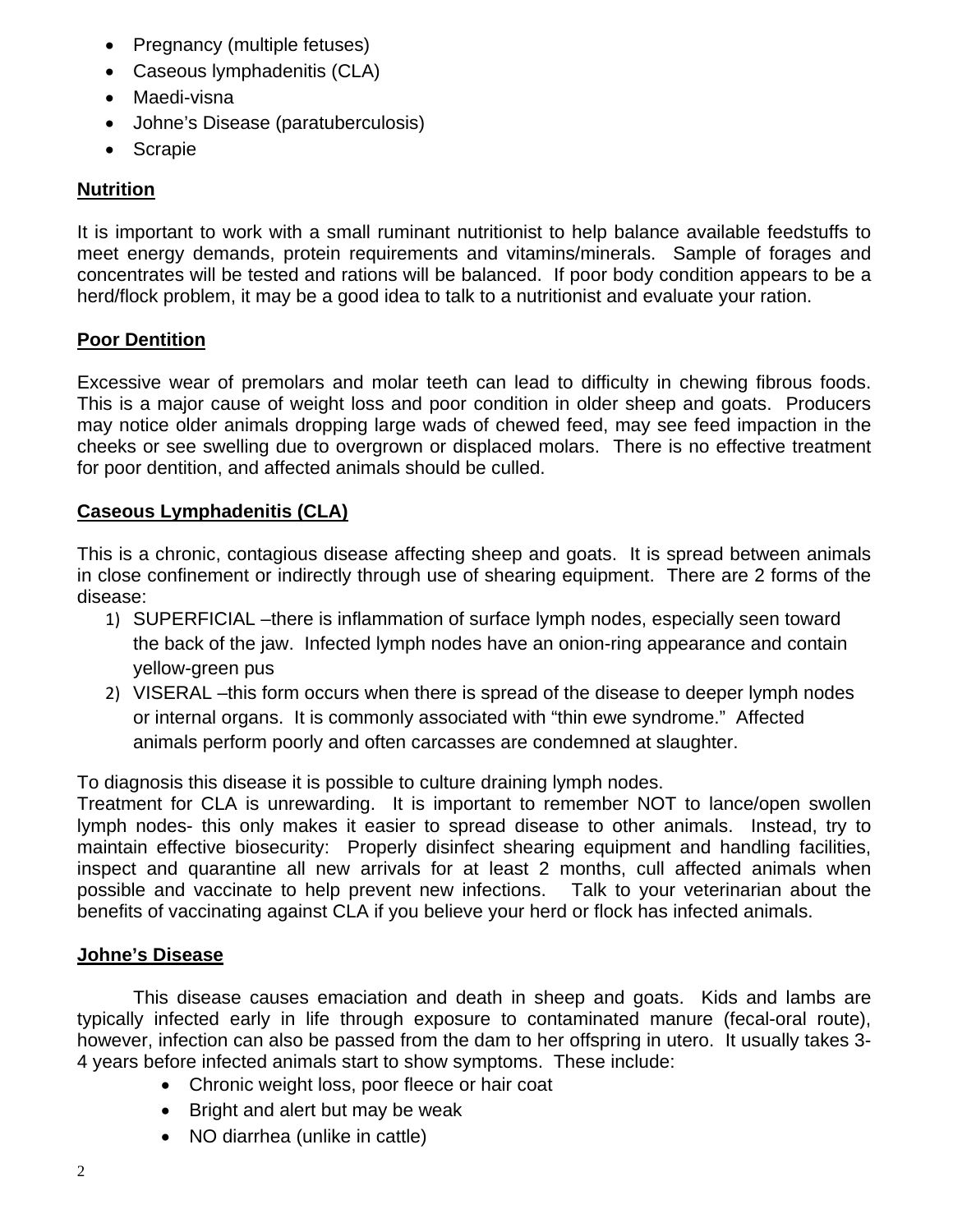- Normal appetite
- May see bottle jaw if cases are advanced

Blood is tested to diagnosis this disease. There is no cure for Johne's Disease. It is important to cull affected animals to reduce the spread of disease in the herd/flock and also to cull offspring born to infected animals due to risk of disease transfer across the placenta.

#### **Maedi-visna (MVV)**

This disease is caused by a virus and can have a large variation in clinical disease. It is typically spread from the dam to her offspring via colostrum and milk. Signs of disease are usually seen in animals 3+ years of age and include respiratory disease (Maedi), nervous disease (Visna), mastitis and arthritis. The main economic effect is due to poor milk production, poor body condition, decreased reproductive efficiency and poor lamb growth rates.

Animals with respiratory disease experience exercise intolerance, increased respiratory rate and effort and wasting. They often remain bright and continue to eat despite weight loss. A large number of affected sheep may also have mastitis (diffuse udder hardening) which significantly decreases milk production. Blood tests are used to diagnose Maedi-visna.

There is no cure for this disease. Effective biosecurity is very important. If possible, producers should attempt to source replacement animals from flocks free of MVV. If a flock is infected, regular testing of blood samples and culling of positive animals and their offspring is critical, although costly.

# **Goat profitability workshops**

Ontario Goat and EastGen have partnered up for a series of goat workshops being held in Stratford and Peterborough in October. The workshops are focused to improving productivity in the herd that will then contribute towards overall profitability. Goat producers have focused on the herd size to attain growth over the past years. As the Goat sector evolves, goat producers are wise to look at the productivity of the herd and how each goat contributes to the profitability of the herd.

At each of the workshops, Ontario Goat will launch ‐ *Best Management Practices for Commercial Goat Production*. This goat best management practices (BMPs) manual is a comprehensive resource designed for goat producers across the meat, milk and fibre sectors that are looking to improve or implement best management practices on their farms.

The BMP manual is an excellent resource for all goat farmers since it covers a lot of production and herd management topics. All producers who attend the workshop will be given the BMP Manual as part of their registration.

#### Speakers will include:

-EastGen's, *Bruce Poulin* topic is "Effective reproduction management, and all that it entails, can help improve productivity by ultimately providing a year-round supply of meat or milk". -*Cecelia Curtis*, Ruminant Nutritionist at Floradale Feed Mill Limited, will review management tips associated with transition feeding starting with the dry doe through to early lactation. -*Dr. Allyson MacDonald*, a veterinarian specializing in goat production will review goat diseases and animal health challenges and their economic impact on the herd.